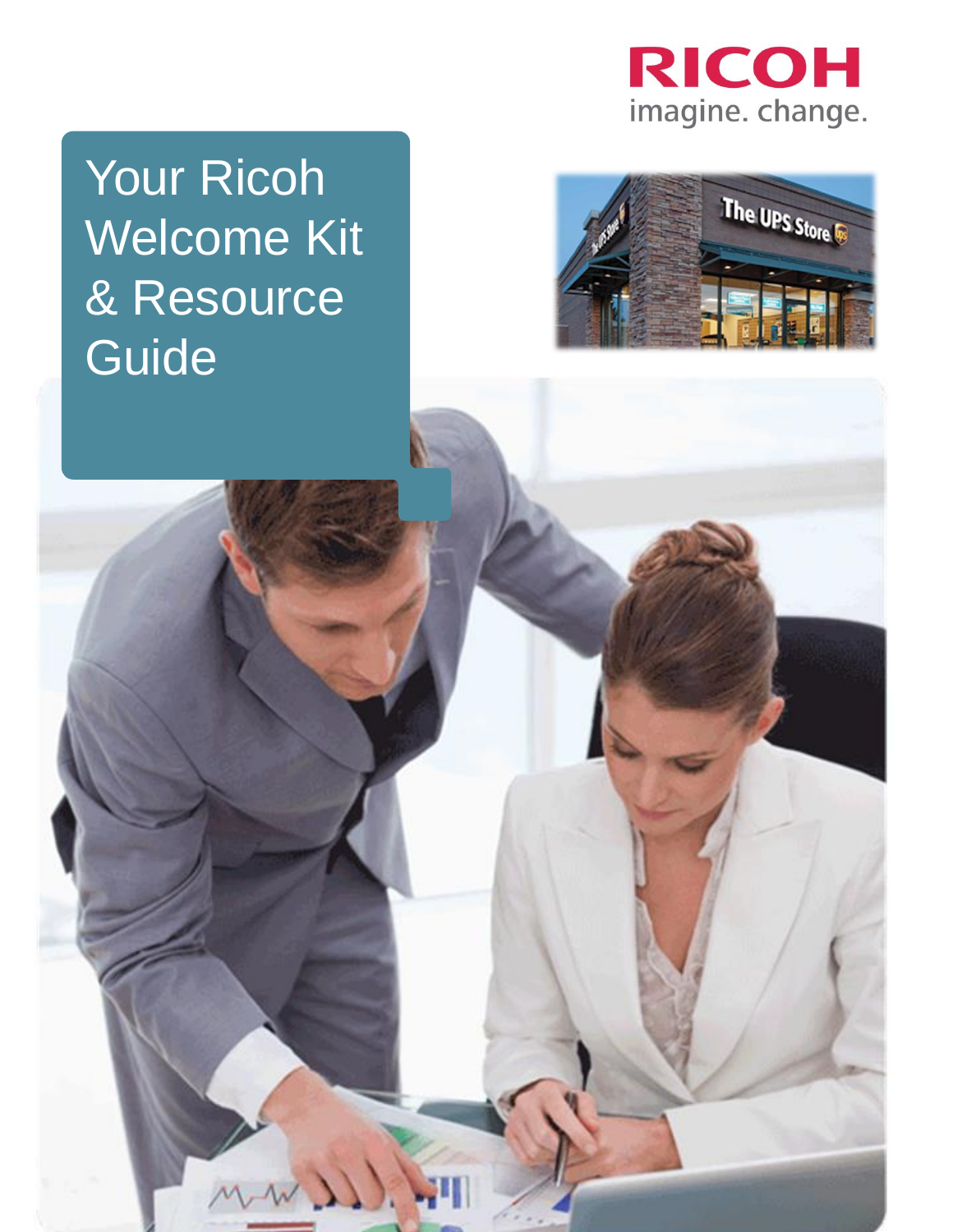



Ricoh USA, Inc. 300 Eagleview Blvd. Exton, PA 19341

May 1, 2022

Dear UPS Store Franchisee,

On behalf of the entire team at Ricoh, I would like to thank you for choosing Ricoh to meet your Print Services needs. Your decision to partner with Ricoh is backed by our commitment to ensure the highest levels of customer support and satisfaction. Your Ricoh solution provides you with:

- Innovative solutions from a global technology leader
- A dedicated Ricoh Client Support Desk
- Reliable local and national support teams
- Access to valuable learning resources
- A trusted TUPSS services provider with extensive Print Services expertise

The Ricoh Welcome Kit has been specifically designed to support your Print Services business. Enclosed in this welcome package is information that will help you get the support you need from Ricoh, including information on our billing procedures and options, as well as information on contacting Ricoh for support — whether by phone, on the web or in person.

Our local and national support teams stand ready to provide you with outstanding customer care, and we look forward to meeting your document management needs well into the future.

We realize that you have a choice when selecting a service provider, and we appreciate you selecting Ricoh Office Solutions.

Thank you again for your continued confidence in Ricoh. We wish you the best and look forward to supporting you

Sincerely,

Mite Weweshirt

Mike Weimerskirch Senior Client Executive

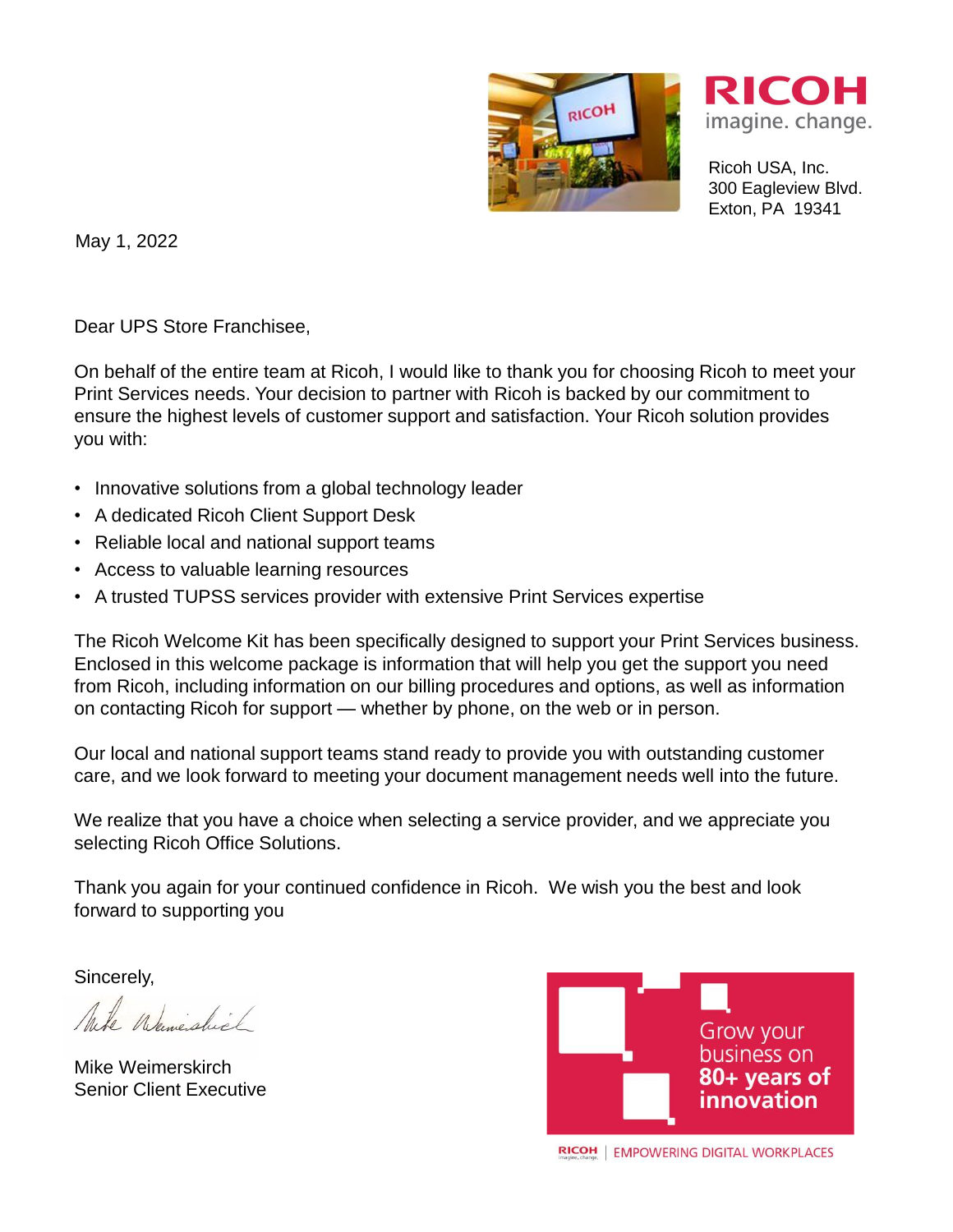# **Welcome to Ricoh USA**

**CUSTOMER RESOURCE CENTER** 





Ricoh provides you access to our online customer portal which can be found at [My.Ricoh-USA.com](http://www.myricoh.com/) that will make reporting and tracking your service needs as easy as clicking a button! You may also utilize our Live Chat/Talk feature within My.Ricoh-USA for live communication.

## The fast, easy way to conduct your Ricoh business online

Save time and simplify tasks by using MyRicoh, our digital platform where you can submit meter reads, request and track service, purchase products online, get troubleshooting help and much more. This website is a fast, simple and convenient way to conduct your business 24/7 - right from your desktop.

## Enjoy one-stop convenience for managing all of your Ricoh service needs



#### **Submit & manage meter** reads for Ricoh devices

- Assign the primary meter contact.
- Submit reads from your personalized dashboard.

**RICOH** 

- Receive regularly scheduled reminders to submit meter reads.
- Use Bulk Upload to submit several meter reads at once.



#### **Submit and track** service requests

- Place service requests online.
- Access your 12-month service history.
- Message a technician regarding an open service request.
- Name each piece of your equipment with a "personal tag" for easy identification.

#### Buy products, supplies and technology services

- Order/reorder supplies from a saved list, and track orders.
- Save 5% when ordering online versus via phone.
- Access your entire order history and manage previous orders through our Order Center.
- Receive free shipping and handling for ground orders (in accordance with the terms and conditions of your contract with us).



#### **Receive communications**

- View important account notifications via your customized dashboard.
- Get status updates regarding your previous orders, meter reads and service requests - delivered straight to your inbox.



#### Keep ordering activities both safe and compliant

- Control which users are authorized to use MyRicoh.
- Route purchasing activities within your normal approval process.
- Encryption protocols to authenticate users and help protect confidential information.



#### **Simplify Business to Business transactions**

We'll work with your IT department and procurement vendors to integrate the Ricoh e-store with your eProcurement system.

You can quickly share information on catalogs, purchase orders and invoices with vendors such as Ariba, Coupa, Taulia, Oracle and others.

Learn more about MyRicoh.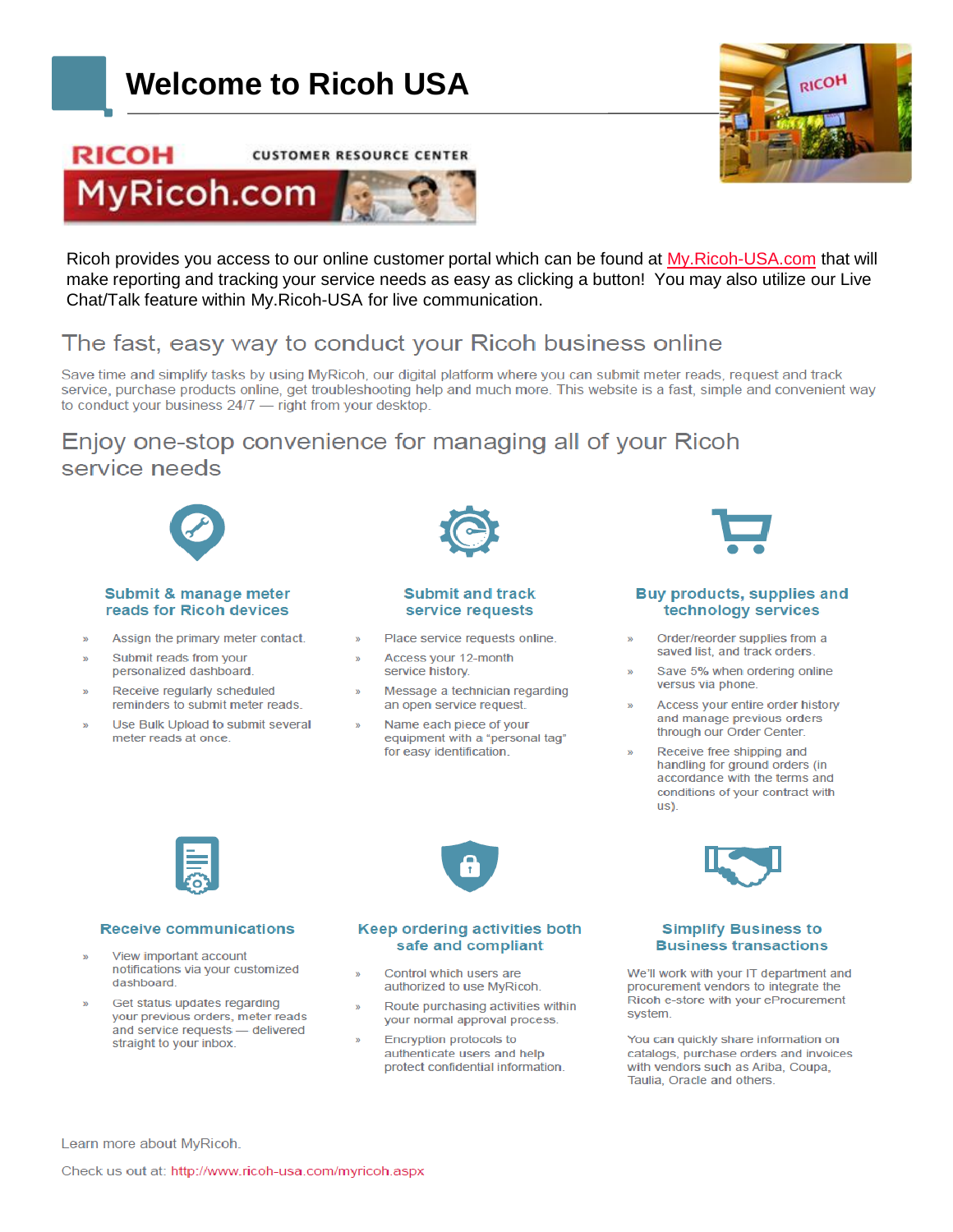

# Requesting On-Site Service Support, Ordering Supplies & Submitting Meter Reads

Powered by a world-class team of highly-trained professionals and a comprehensive customer portal, Ricoh provides TUPSS with reliable service support and a convenient way to manage and track all of your services needs.

#### **On-Site Service Requests**

To place and track an on-site service request for your Ricoh black & white and color copier solution go to www.my.ricoh-usa.com or call (888) 456-6457, option 2.

Once the service call has been placed, your Ricoh service technician will call you to discuss the problem and let you know an approximate arrival time for on-site service. Technicians will respond during normal weekday business hours from 8am to 5pm. After hours and weekend service are available for an additional charge. Please provide the following:

- Equipment ID # (located on the Ricoh label on the front of the machine)
- Contact name & phone number
- Location of equipment
- Service available during normal business hours Monday-Friday from 8:00 am to 5:00 pm
- (4) Hour Average Response Locations within a 50 mile radius of a Ricoh office
- Response times could vary for locations outside of a 50-mile radius

#### **Requesting Contracted Supplies**

Supplies (except paper & other media) are provided as part of your Ricoh maintenance agreement. For all black & white and color supplies requests please go to www.my.ricoh-usa.com and click on the order contracted supplies link or call (888) 456-6457, option 3 to order contract supplies.

#### **Submitting Meter Reads**

You may have devices on contract with Ricoh that require you to submit equipment meter reads on a monthly, quarterly or annual basis. The preferred method to submit your meters to Ricoh is through our easy-to-use on-line website.

To submit your meter reads through our online website go to www.my.ricoh-usa.com and click on the report meter reads link.

### **Contact Information**

**On-Line Support –** [www.my.ricoh-usa.com](http://www.my.ricoh.com/)

#### **Phone Support –** (888) 456-6457

- Service requests: option 2
- Supplies orders: option 3
- Meter Reads: option 5



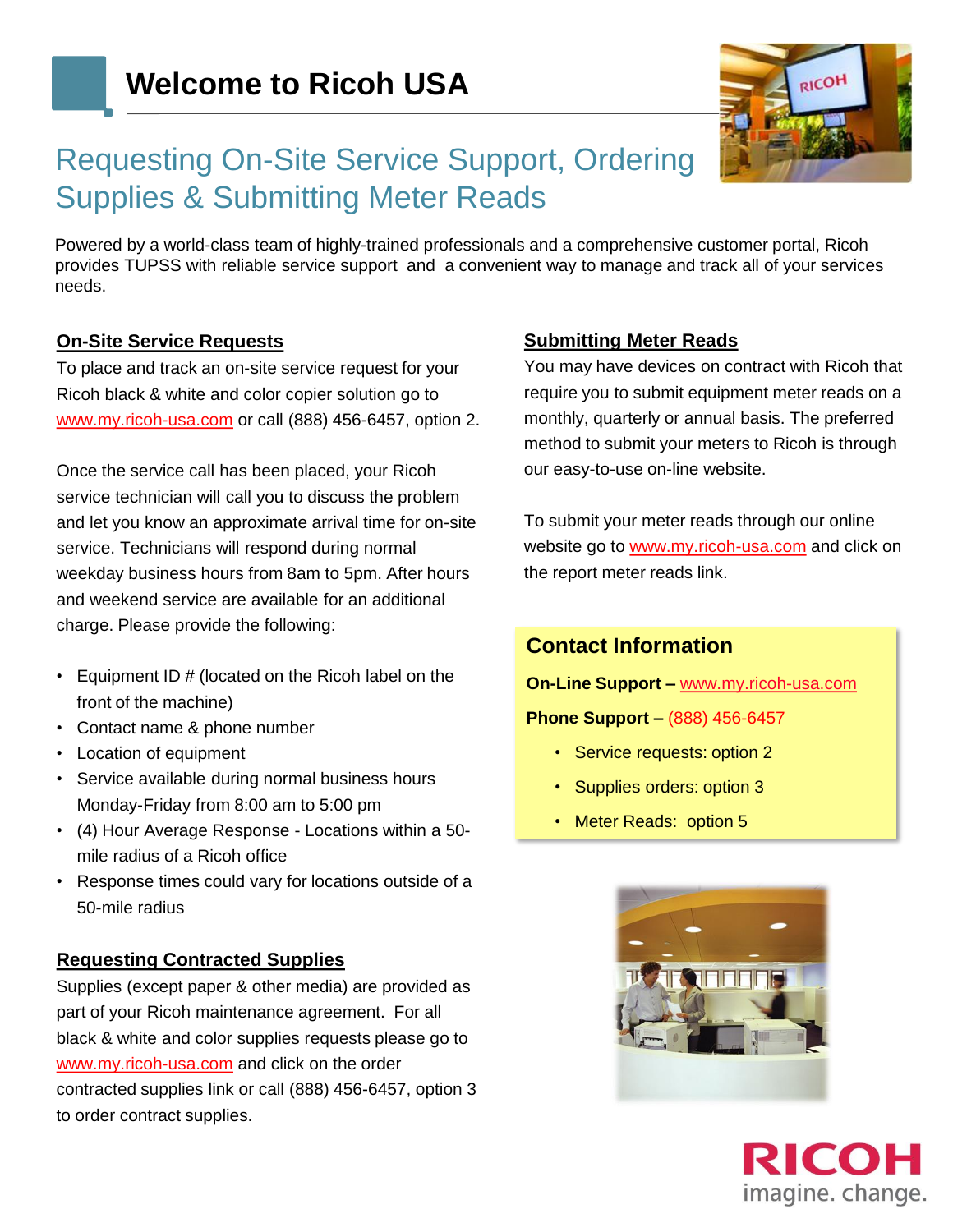## Requesting Technical Phone Support *(Hardware & Solutions)*

RICOF

As part of our national solution, Ricoh provides TUPSS with a dedicated Client Support Desk to call for technical support questions that you may have about your Ricoh solution. The **Technology Support Services Center (TSSC)** is the heart of Ricoh's service organization. This center—which is available to TUPSS 24 hours per day, 365 days per year, via a single toll-free number—will address your requests for service or questions on Ricoh equipment.

### **First Call Resolution (24/7/365)**

One call will provide TUPSS with access to Ricoh's extensive support network. Our certified Ricoh customer service representatives immediately resolve more than half of the calls they handle without the need for escalation.

Simply utilize the support numbers below for all technical support questions regarding your black & white and color copier solution. The Ricoh Client Support Desk is staffed with trained Ricoh Support Engineers who can assist you with basic operational questions and provide you with detailed hardware support for your Ricoh solution over the phone or via email.

### **Escalation of On-Site Technical Service**

If a service concern cannot be resolved over the phone, TSSC staff dispatches an on-site technician. Each Ricoh service technician is equipped with the Oracle Field Service Cloud application. After being notified of a call from TUPSS, our technician will call back within one hour to provide an estimated time of arrival. This call also ensures that our technician arrives on-site with prior knowledge of the issue.



## **Contact Information**

#### **TSSC Hardware & Solutions Support**

**MFP Support** - (800) 333-2679 / Option 4

**Production Support** – (800) 742-6477 (follow prompts)

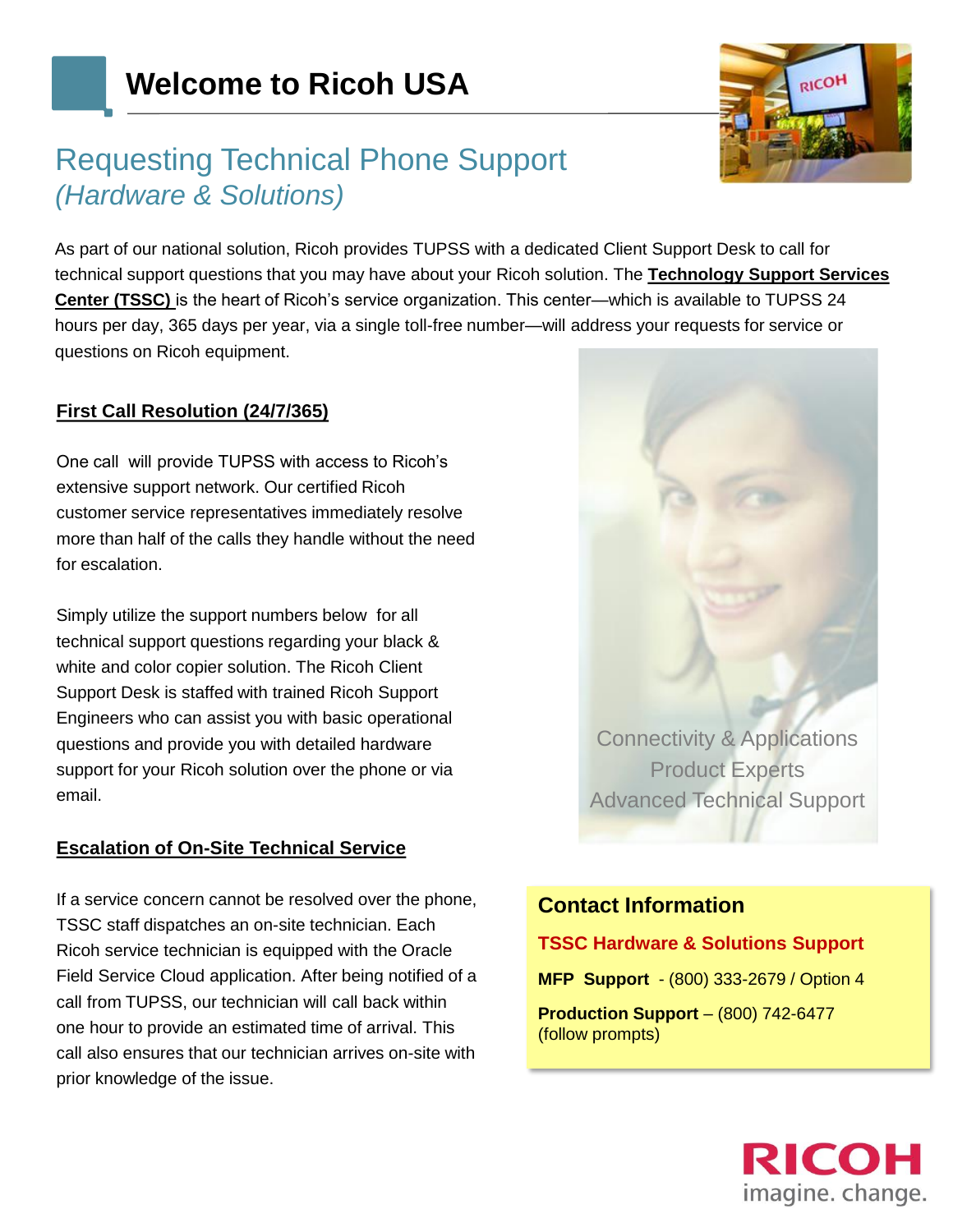

# Ricoh Network Support Service Options

In an effort to support your various and on-going print-related networking requirements, Ricoh offers you three specific levels of support beyond the initial set-up and installation of your Ricoh print device. These are for network services "beyond" what the normal maintenance agreement would provide during initial set-up and installation and would include but not be limited to the following:

- 1. Re-establishing network connectivity of Ricoh print devices due to electrical/system disruption
- 2. Print driver set-up
- 3. Scan-to-folder set-up to printers or back-office computers
- 4. Cabling\*
- 5. Electrical drops\*
- 6. Other general networking service requests\*

*\*Parts may be included with these types of service requests*

| Y Yourself | <b>Do-It-Yourself</b><br>For you DIY enthusiasts, Ricoh provides you set<br>technical reference guides to assist you with print<br>driver installation, scan to folder set-up and more.<br>You can find these on our TUPSS site:<br>https://xnet.ricoh-usa.com/en/ups-stores                                                                                                           | * Do-it-yourself technical guides<br>Print Driver Installation, Scan to Folder<br>Set-up & Use<br>O Black & White Device Set-up<br>o Color Device Set-up<br>* No Charge - Online Support                                                                                                    |
|------------|----------------------------------------------------------------------------------------------------------------------------------------------------------------------------------------------------------------------------------------------------------------------------------------------------------------------------------------------------------------------------------------|---------------------------------------------------------------------------------------------------------------------------------------------------------------------------------------------------------------------------------------------------------------------------------------------|
|            | <b>Ricoh Technology Support Service</b><br><b>Center</b><br>If you require assistance with the DIY instructions for<br>any Windows or any other platform, please contact<br>the Ricoh Technology Services Support Center. Our<br>team will offer phone support at no charge.                                                                                                           | * Technical Support Service Center<br>• Phone Support<br>Print Driver Installation, Scan to Folder<br>Set-up & Use, Fiery Set-up basic<br>networking questions<br>MFP (800) 333-2679 - Option 2, then 1,<br>then 1<br>* Production (800) 333-2679 - Option 4<br>* No Charge - Phone Support |
|            | <b>Ricoh On-site Technical Support</b><br>Hardware repairs are included in maintenance<br>agreement. However, if on-site technical/network<br>support is needed or requested, you may contact<br>Ricoh Technology Services Support Center and they<br>will dispatch assistance. You may also submit a<br>service request online by going to our service portal<br>www.my.ricoh-usa.com | Ricoh on-site network technical support<br>Print Driver Installation, Scan to Folder<br>Set-up & Use, Fiery Set-up and other<br>complex print related network activities<br>(888) 456-6457 - Option 2 or request<br>through www.my.ricoh-usa.com<br>Chargeable - On Site Support            |

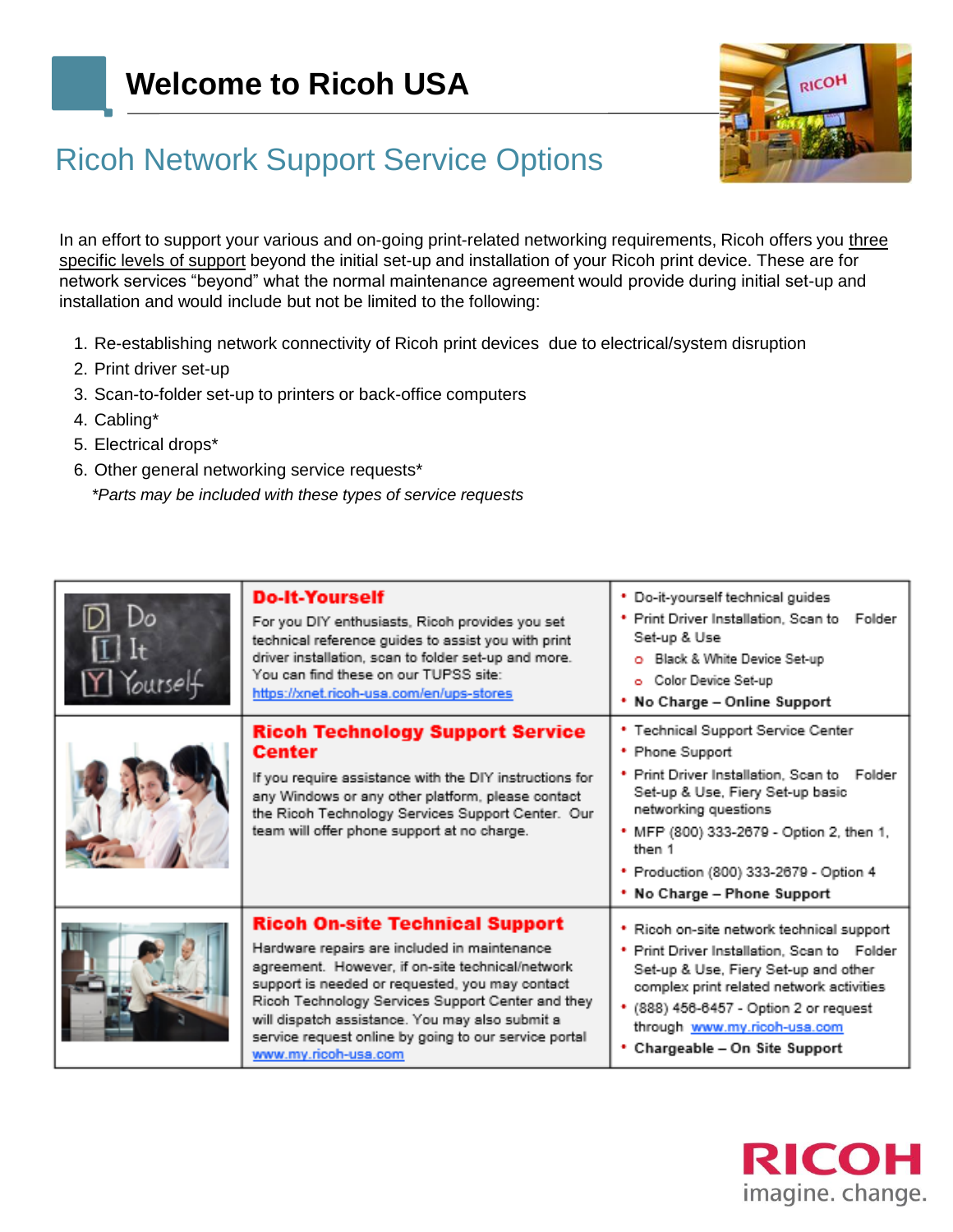

# Ricoh Billing & Administrative Support

For all account support questions please contact the Ricoh National Billing Team. Our dedicated customer care team can address questions related to any of your billing, contract and administrative support needs that you may have.

#### **Ricoh Customer Care Team**

Our dedicated Customer Interaction Team (CIT) can help you with following:

- Ricoh billing issues
- Questions about service or supplies invoices
- Contract or account questions
- Invoice disputes
- Questions regarding meter reads
- Inquiries about your Ricoh Maintenance Agreement (see page 8)
- Equipment relocation needs
- Assist with questions about your lease (see page 9)
- Tax exempt certificates

#### **Tax Exempt Certificates**

If you do not provide us with a valid tax exemption certificate with your agreement, we must charge state and local sales tax. If you are tax exempt, please fax the proper tax exemption certificate, along with your name, telephone and account number to the fax number on your Lease or Ricoh maintenance invoice. Once the certificate is approved by our tax department, we will change our records to reflect your tax status.

Tax laws very by state, county and municipality. We encourage you to consult your tax professional with questions regarding your specific tax exemption status.



### **Contact Information**

Please direct all inquiries to the Customer Interaction Team (CIT):

#### **Phone Support –** (888) 456-6457

• Billing Requests: option 5

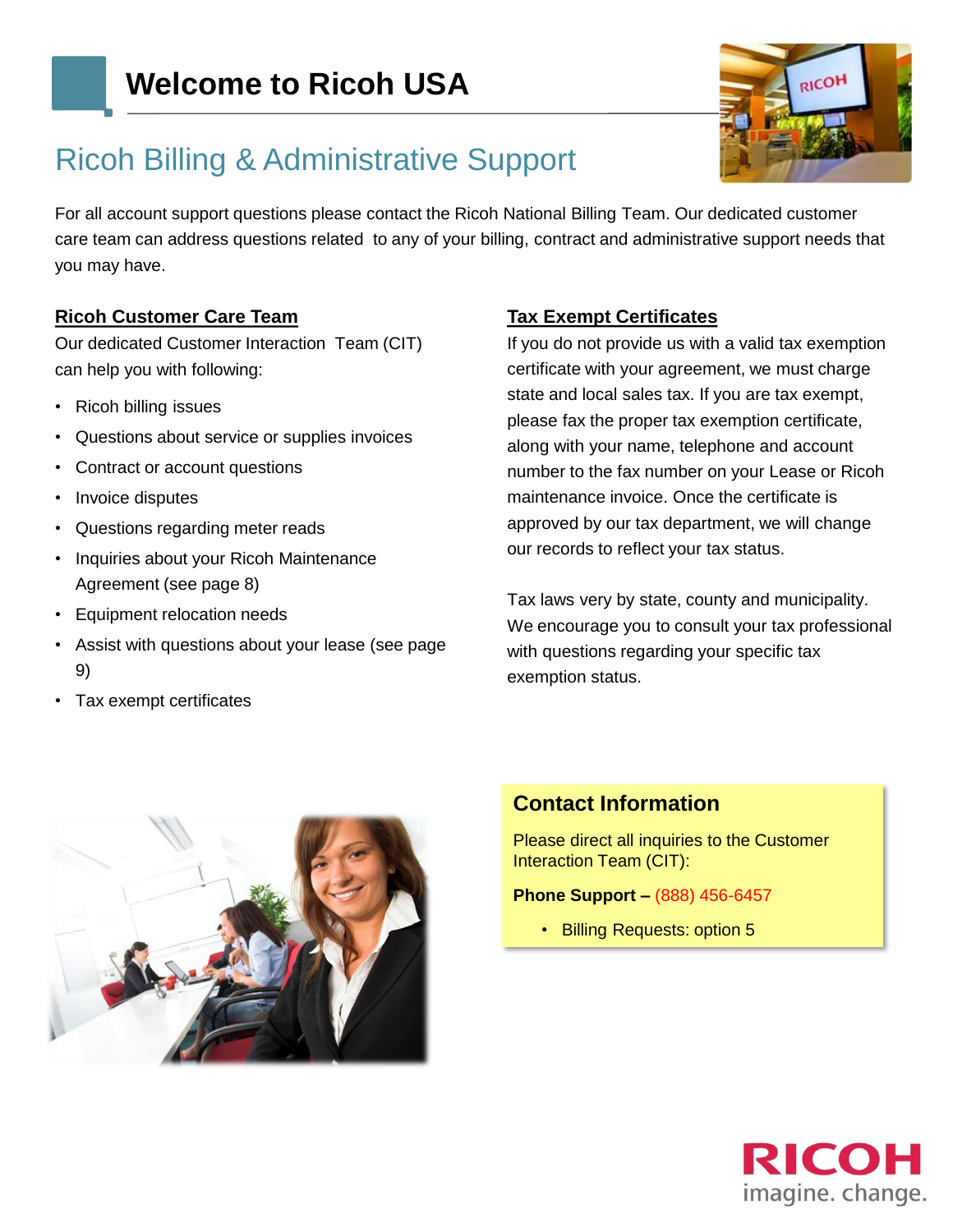

# About Your Ricoh Maintenance Agreement

#### **Ricoh Maintenance Agreement**

A signed Ricoh Service Maintenance Agreement is required to receive service and supplies per the Ricoh national account agreement negotiated service rate(s).

Existing Ricoh maintenance agreements are NOT TRANSFERABLE. Therefore, owners buying a transfer store will be required to sign a new maintenance agreement as part of the lease assumption process.

#### **Ricoh Billing**

You will receive a monthly bill from Ricoh showing the total service charges due for equipment covered by your Ricoh Service Maintenance Agreement. Parts and labor are included as part of our service maintenance agreement with the actual usage billed as a cost per copy.

Additional post install connectivity and set-up services may result in additional charges. Parts and labor will be billed as a chargeable event for equipment not covered by a Ricoh Service Maintenance Agreement.

#### **Ricoh Invoice**

You will receive an invoice summary along with support detail to include the type of equipment, serial number, total monthly usage, applicable cost per copy or service fees and monthly usage and total billing due with any associated taxe*s.* 

Please note that delinquent accounts are subject to collections activity up to cancellation of Ricoh service. Maintenance Agreements are automatically cancelled for accounts falling into bad debt recovery, but may be reinstated when the debt is satisfied at the discretion of Ricoh National Billing team.

*Please see sample Ricoh Maintenance Agreement Invoice for an explanation of your bill.*



### **Contact Information**

Please direct all inquiries to the Customer Interaction Team (CIT):

#### **Phone Support –** (888) 456-6457

• Billing Requests: option 5

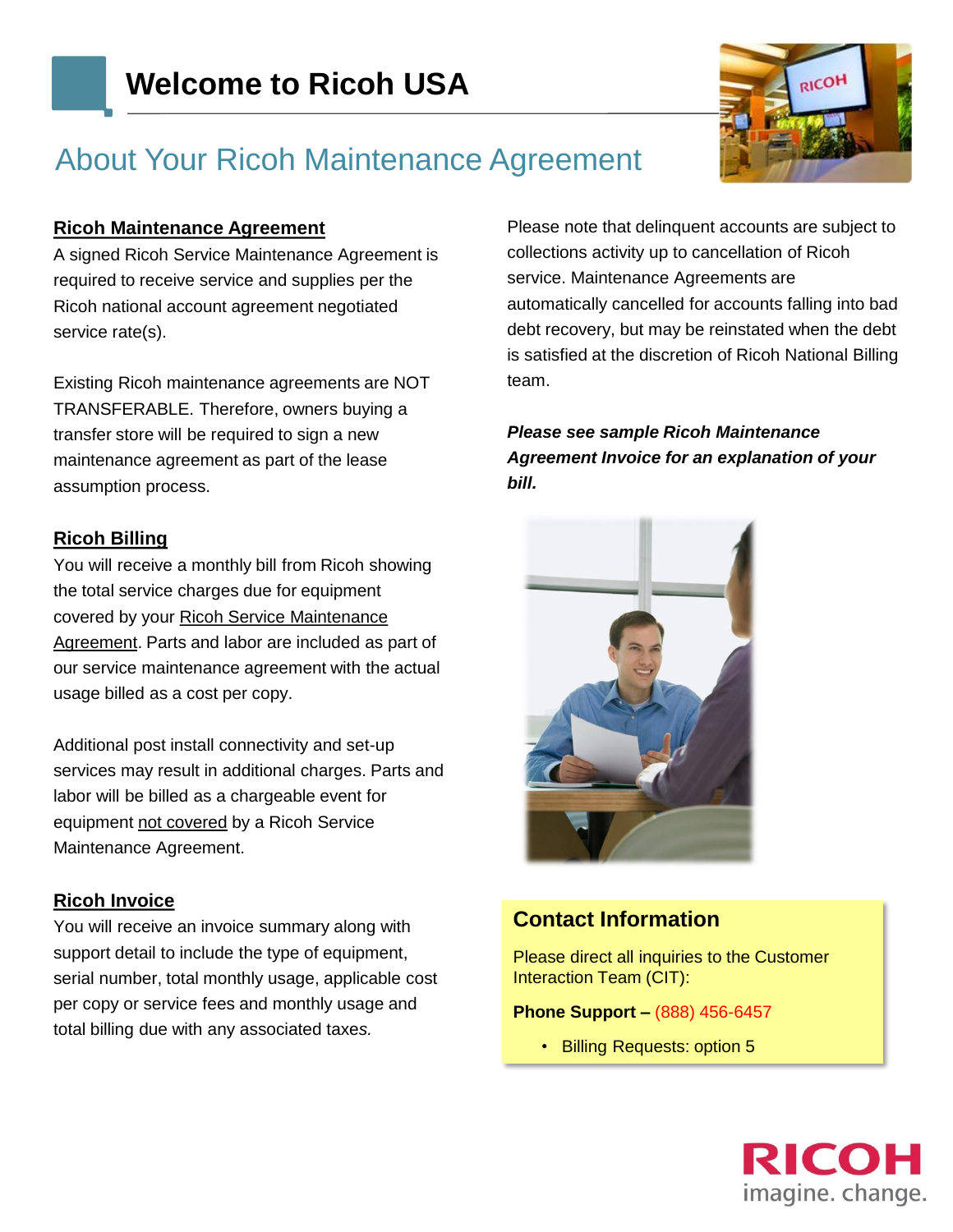# About Your Lease Agreement

#### **Ricoh USA Lease Program**

The Ricoh USA Lease Program is provided through Wells Fargo, our preferred and primary lease partner. We also utilize Ricoh Financial Services (RFS), CIT and several other partners for financing. A signed Ricoh USA Program Lease Agreement, or syndicated lease partner agreement, will be utilized to finance your equipment for up to a 60-month term.

Transfer store owners will be required to execute a Lease Assumption Agreement to transfer change of ownership to another owner. Please see Ricoh USA Program Lease Assumption Process below for more details.

### **Ricoh USA Lease Program Billing & Invoice**

You will receive a monthly bill from Ricoh USA Program showing the total lease charges due for equipment leased through Ricoh. You will receive an invoice summary along with support detail to include the type of equipment, serial number, billing period, and total billing due with any associated taxes. Delinquent accounts are subject to collections activity up to removal of equipment.

### **Contact Information**

Please direct all inquiries to the Customer Interaction Team (CIT):

**Phone Support –** (888) 456-6457

• Billing Requests: option 5



#### **Equipment Lease Assumption Process**

If you are transferring your equipment to a new store owner through a change of ownership, an Assumption Agreement will be provided to you by Ricoh USA Program and will be required to assign your existing lease Agreement to the new owner. Upon completion, the new store owner will then take legal responsibility for all of the obligations described in the Agreement.

*For more information on the Lease Assumption process, please contact your local Account Executive or NAE.*

### **When an ownership change occurs, Ricoh USA Program takes the following steps:**

- 1. Obtains credit approval under the name of the new owner;
- 2. Prepares an *Assumption Agreement* to be executed by an authorized representative the existing customer and the new customer;
- 3. Upon receipt of the Assumption Agreement executed by both parties, the funding partner will change the customers legal name in the billing record provided the account is current as of the transfer date and all credit stipulations have been met.

All open Ricoh USA Program account receivables are the responsibility of current lease holder and must be satisfied before lease assumption agreement can be finalized and transferred to new owner. The new owner will also be required to sign a new Ricoh Service Maintenance Agreement for service and supplies, as existing agreements are NOT TRANSFERABLE.



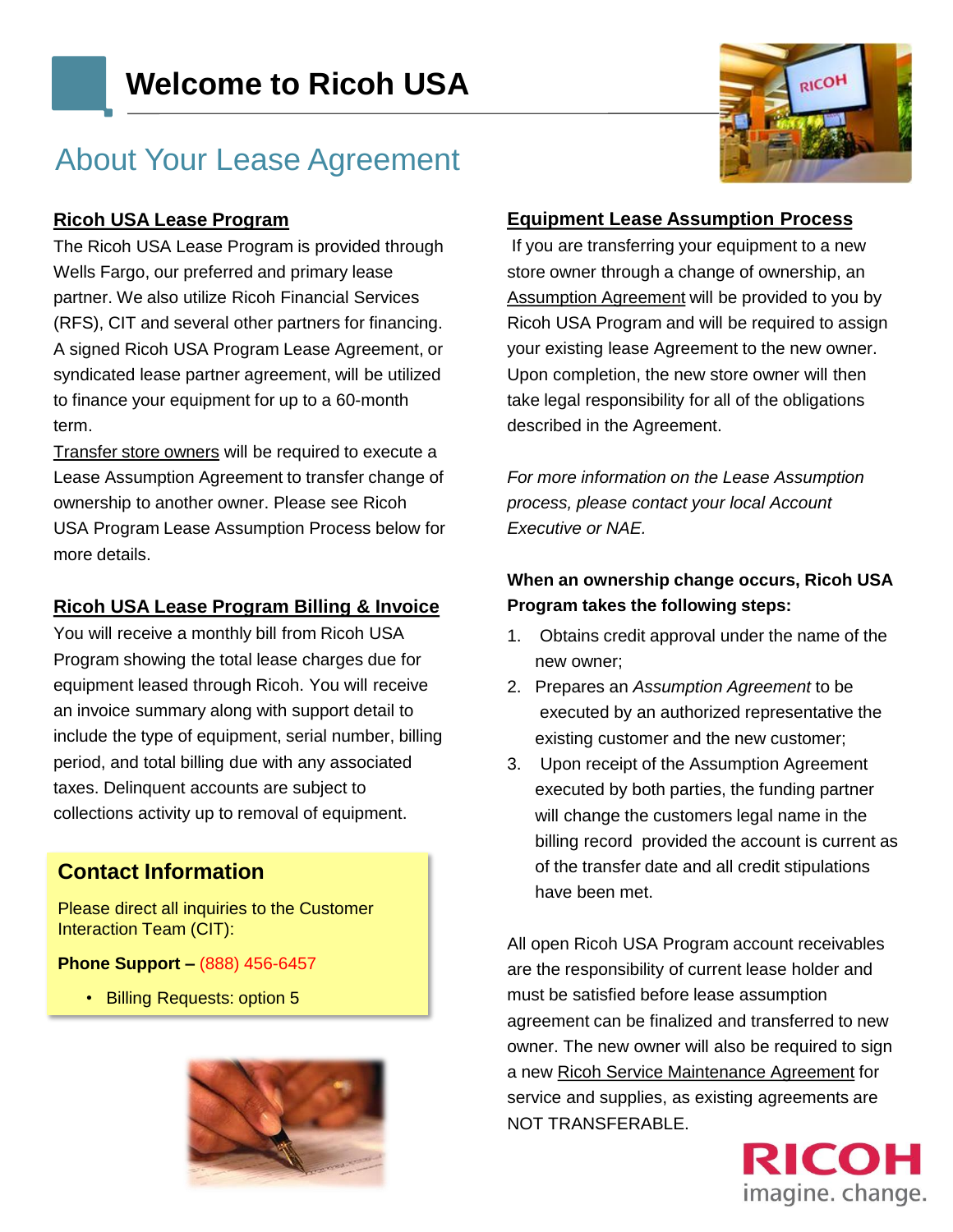# **Welcome to Ricoh USA**

# Value-Added Resources

### **Ricoh Online Resource Center**

The **Ricoh Online Resource Center** is a site designed specifically for The UPS Store® franchisees and provides easy access to Ricoh contact information, product information, technical resources, and much more valuable support information. You may access this resource center at [https://xnet.ricoh-usa.com/en/ups-stores](https://xnet.ricoh-usa.com/en/ups)



### **Ricoh Business Booster**

All Ricoh production printer customers will be provided access to the **Ricoh Business Booster**, a comprehensive online resource that provides access to tools, tips and exclusive industry knowledge that print providers need to get ahead of the digital curve. www.riochbusinessbooster.com



#### **Other Valuable Resources**

Below are some additional links that may provide you with additional product and service information:

- **Ricoh USA** [www.ricoh-usa.com](http://www.ricoh-usa.com/)
- **Ricoh Print Drivers and Product Manuals**  www.ricoh-usa.com/en/support-and-downloads
- **MyRicoh** [www.my.ricoh-usa.com](http://www.my.ricoh.com/)
- **Ricoh Social Media**  http://socialmedia.ricohusa.com/
- **Fiery System Demo Scripts & Sample Files**  www.efi.com/training-and-services/training/
- **Ricoh "How to Training Videos" -** www.ricohusa.com/en/insights/video





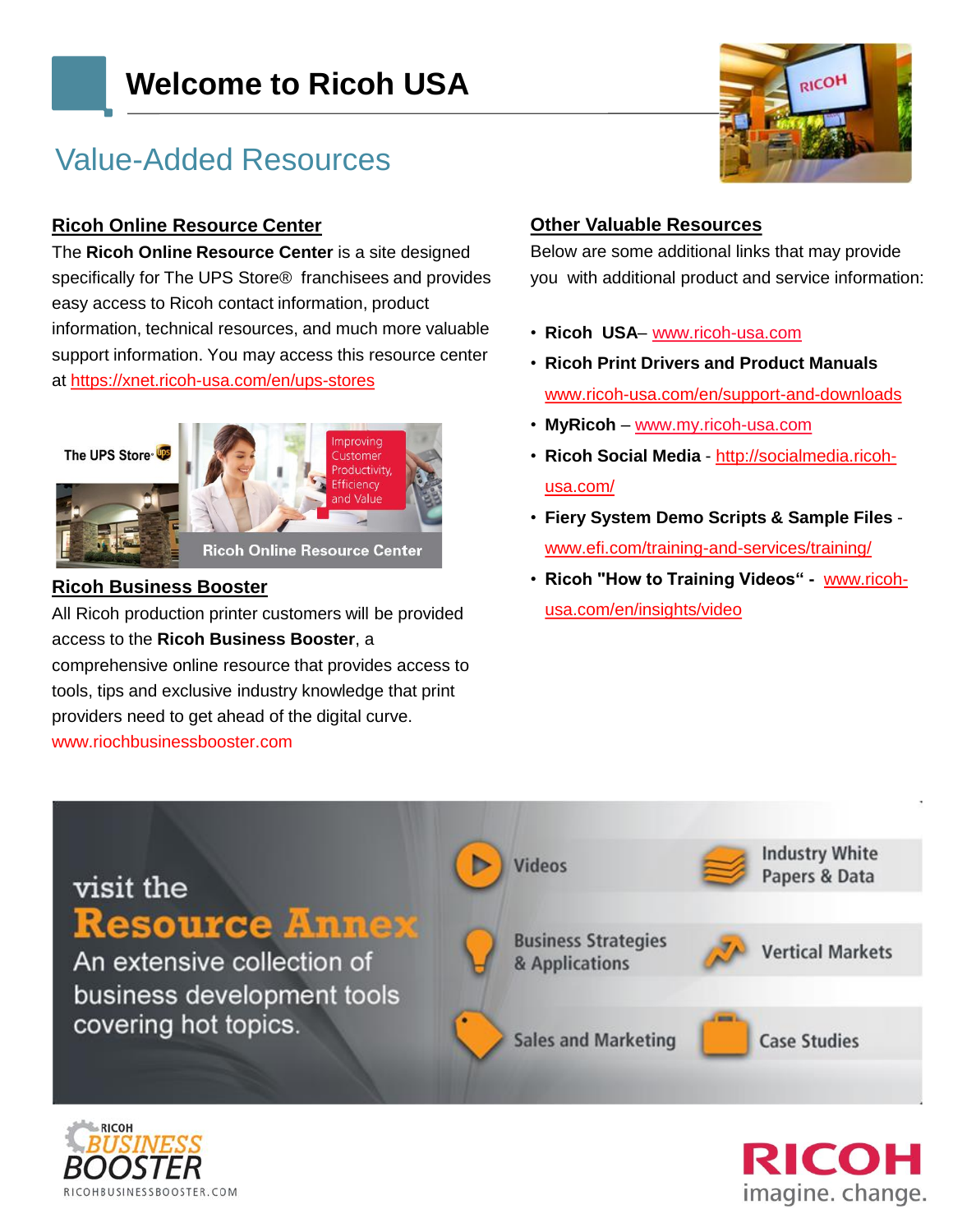# **Welcome to Ricoh USA**



# Experience the Difference

This is the promise that Ricoh makes to The UPS Store network. To deliver powerful digital print solutions supported by a world-class service and support organization

| <b>World Class</b><br><b>Technology</b><br><b>Solutions</b>           | Ricoh is a global leader in digital office solutions, creating new value where<br>people and information converge. As a \$22 billion organization, Ricoh designs<br>world-class technologies to help businesses improve critical processes and has<br>the strength and flexibility to invest 5.6% of global revenues in research and<br>development, fueling the next generation of innovation. We offer The UPS Store<br>centers a broad array of solutions to fit your specific business needs and<br>budget. |
|-----------------------------------------------------------------------|-----------------------------------------------------------------------------------------------------------------------------------------------------------------------------------------------------------------------------------------------------------------------------------------------------------------------------------------------------------------------------------------------------------------------------------------------------------------------------------------------------------------|
| <b>Technical</b><br><b>Support</b><br><b>Service</b><br><b>Center</b> | In addition to the Ricoh Customer Care Center available to you 24/7, we<br>provide you with dedicated helpdesk consultation to assist you with a variety<br>of technical issues. As part of our support process, we provide two levels of<br>support to include basic operational advice, trouble-shooting for installation,<br>configuration of hardware and software and advanced technical support for<br>more complex operational issues.                                                                   |
| <b>Reliable</b><br><b>Service and</b><br><b>Support</b>               | Powered by a world-class team of highly-trained professionals, our service<br>organization understands your needs. With over 5,000 locally-based service<br>technicians and 600 Professional Services resources, you can rely on our<br>ability to understand your operation, applications and peak periods, and to<br>maximize responsiveness and uptime wherever you are located.                                                                                                                             |
| <b>Flexible</b><br><b>Financing</b><br><b>Options</b>                 | Ricoh wants to help you build a strong foundation to support your business.<br>With that in mind, The Ricoh USA Lease Program offers you lease options<br>that are designed to give you the utmost in flexibility. We provide you with<br>upgrade flexibility and our leases contain NO return fees, hidden fees,<br>escalators or evergreen clauses.                                                                                                                                                           |
| <b>Commitment</b><br>to Learning                                      | Ricoh remains committed to providing The UPS Store centers with meaningful<br>training to help you increase your document service revenues and profits.<br>Supported by Ricoh University, we offer a number of different learning venues<br>and collaterals to support your efforts, including hands-on workshop events,<br>training seminars, The Ricoh Online Resource Center and provision of our<br>exclusive Ricoh Business Booster Program <sup>™</sup> .                                                 |